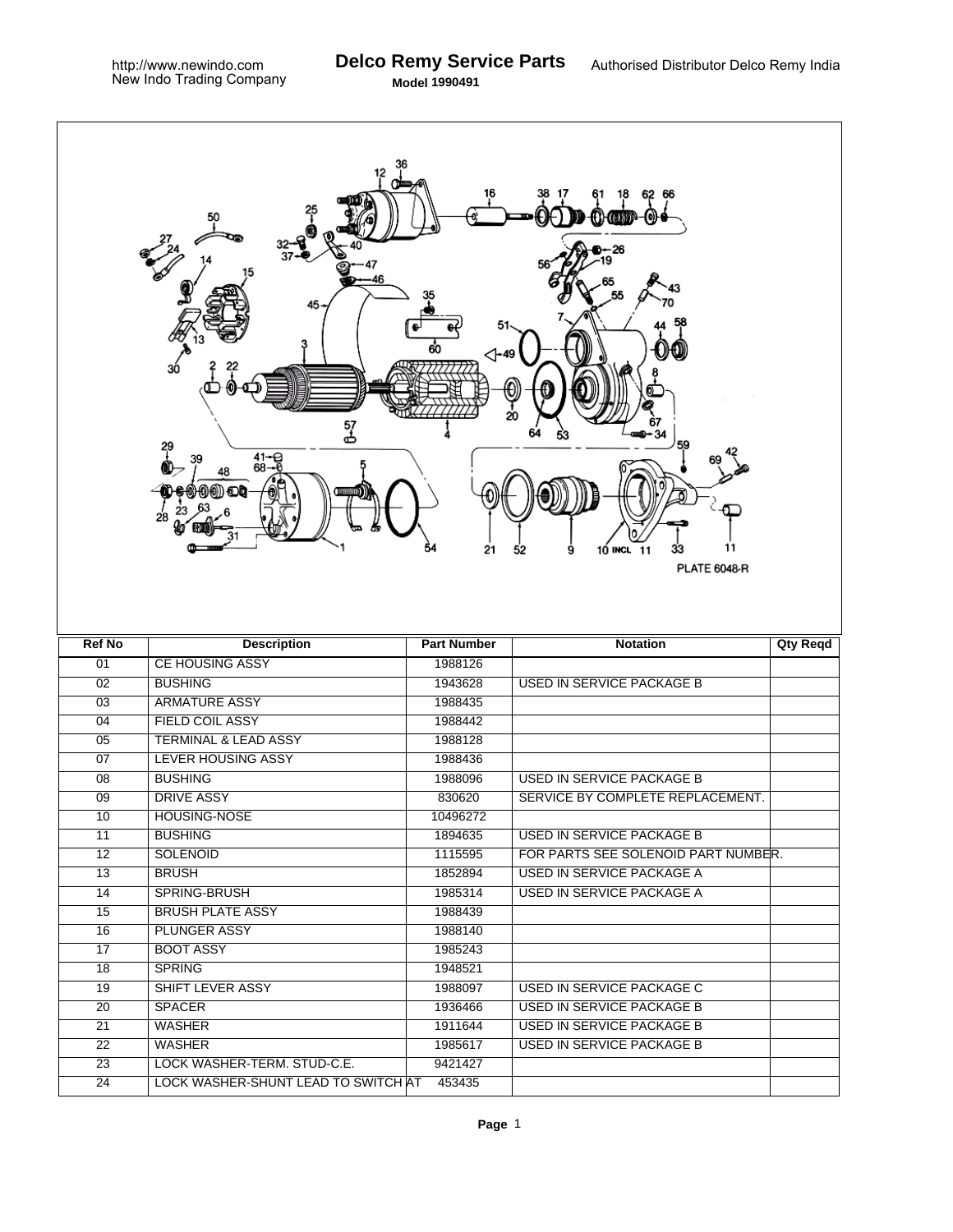|                 | 12<br>50<br>-<br>37<br>45<br>зó<br>57<br>ക<br>?<br>$41 - 68 - 6$<br>39<br>48<br>28 | 60<br>⊲-49<br>54<br>21 | 62 66<br>0)<br>26<br>20<br>$-34$<br>59<br>11<br>10 INCL 11<br>33<br>52<br>9<br><b>PLATE 6048-R</b> |                 |
|-----------------|------------------------------------------------------------------------------------|------------------------|----------------------------------------------------------------------------------------------------|-----------------|
| <b>Ref No</b>   | <b>Description</b>                                                                 | <b>Part Number</b>     | <b>Notation</b>                                                                                    | <b>Qty Reqd</b> |
| $\overline{25}$ | <b>NUT</b>                                                                         | 1979451                |                                                                                                    |                 |
| $\overline{26}$ |                                                                                    |                        |                                                                                                    |                 |
|                 | <b>NUT</b>                                                                         | 9412305                | USED IN SERVICE PACKAGE B & C                                                                      |                 |
| $\overline{27}$ | NUT-SHUNT LEAD TO SWITCH ATTACH.                                                   | 432230                 |                                                                                                    |                 |
| $\overline{28}$ | NUT-TERM.-C.E. FRAME                                                               | 9441934                |                                                                                                    |                 |
| 29              | <b>NUT</b>                                                                         | 1979451                |                                                                                                    |                 |
| $\overline{30}$ | <b>SCREW</b>                                                                       | 10467191               | <b>USED IN SERVICE PACKAGE A</b>                                                                   |                 |
| $\overline{31}$ | <b>SCREW ASSY</b>                                                                  | 10499635               | <b>USED IN SERVICE PACKAGE A &amp; B</b>                                                           |                 |
| $\overline{32}$ | <b>BOLT</b>                                                                        | 10497770               |                                                                                                    |                 |
| $\overline{33}$ | <b>SCREW</b>                                                                       | 1948537                |                                                                                                    |                 |
| 34              | <b>BOLT</b>                                                                        | 1914869                |                                                                                                    |                 |
| 35              | <b>SCREW</b>                                                                       | 10499632               |                                                                                                    |                 |
| $\overline{36}$ | <b>BOLT</b>                                                                        | 10497770               |                                                                                                    |                 |
| $\overline{37}$ | <b>WASHER</b>                                                                      | 1905125                |                                                                                                    |                 |
| 38              | <b>WASHER</b>                                                                      | 1948519                |                                                                                                    |                 |
| 39              | <b>WASHER</b>                                                                      | 30205                  |                                                                                                    |                 |
| 40              | <b>CONNECTOR</b>                                                                   | 10476198               |                                                                                                    |                 |
| 41              | CUP                                                                                | 1985246                | USED IN SERVICE PACKAGE B                                                                          |                 |
| 42              | CUP                                                                                | 1978756                | USED IN SERVICE PACKAGE B                                                                          |                 |
| 43              | <b>CUP</b>                                                                         | 1985246                | <b>USED IN SERVICE PACKAGE B</b>                                                                   |                 |
| 44              | <b>GASKET</b>                                                                      | 1964857                | <b>USED IN SERVICE PACKAGE B &amp; C</b>                                                           |                 |
| 45              | <b>INSULATOR</b>                                                                   | 1988100                |                                                                                                    |                 |
| 46              | INSULATOR-TERMINAL                                                                 | 1988339                |                                                                                                    |                 |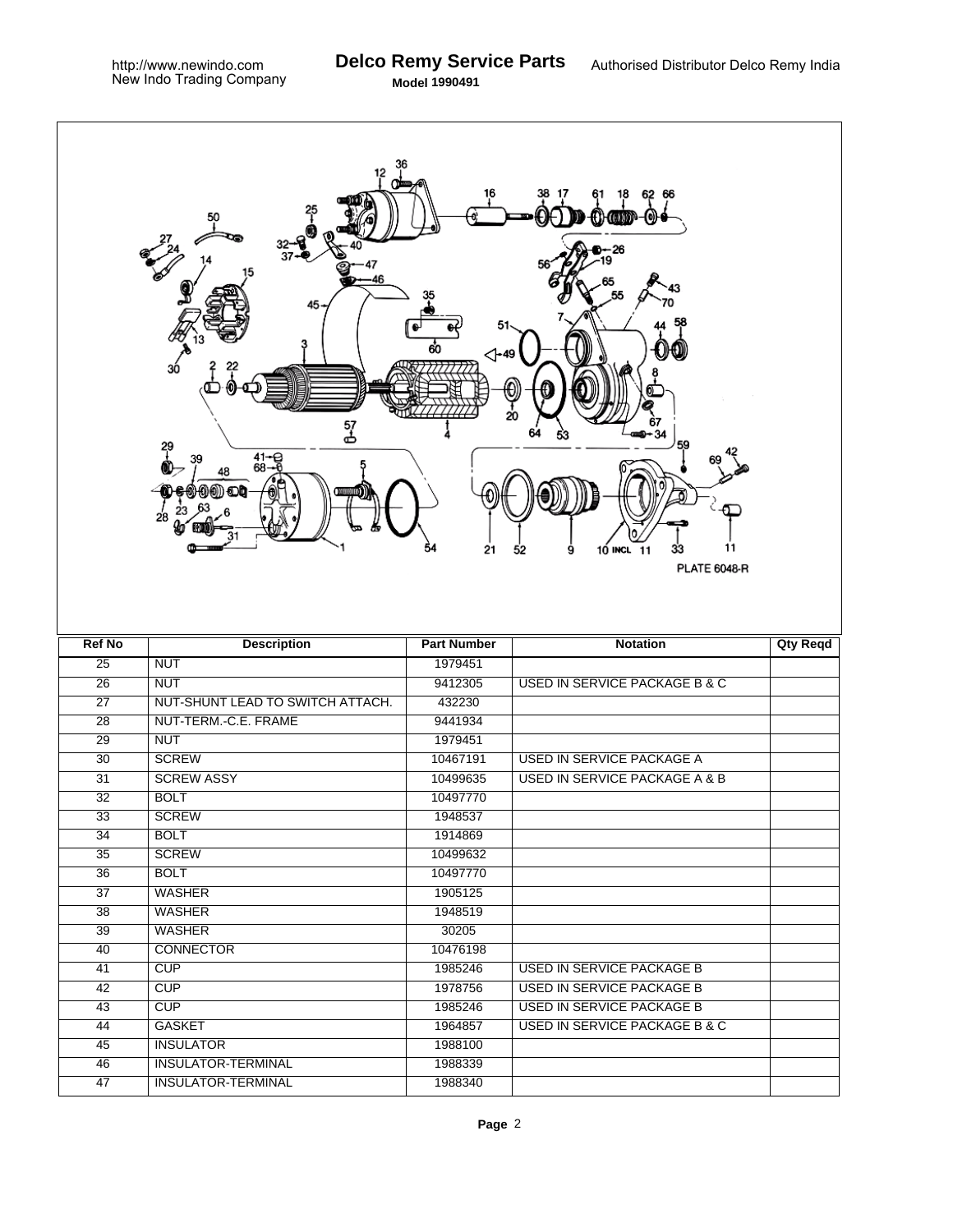|                 | 12<br>50<br>45.<br>ЗÓ<br>57<br>군<br>29<br>$41 - 68 - 6$<br>48<br>00 OD<br>28 | 60<br>⊲-49<br>54<br>21 | 62 66<br>18<br>(o)<br>O.<br>20<br>34<br>59<br>11<br>10 INCL 11<br>33<br>52<br>9<br><b>PLATE 6048-R</b> |                 |
|-----------------|------------------------------------------------------------------------------|------------------------|--------------------------------------------------------------------------------------------------------|-----------------|
| <b>Ref No</b>   | <b>Description</b>                                                           | <b>Part Number</b>     | <b>Notation</b>                                                                                        | <b>Qty Reqd</b> |
| 48              | <b>SERV PKG</b>                                                              | 10495183               |                                                                                                        |                 |
| 49              | <b>INSULATOR</b>                                                             | 1914873                |                                                                                                        |                 |
| 50              | <b>LEAD ASSY</b>                                                             | 10497105               |                                                                                                        |                 |
| $\overline{51}$ | O RING                                                                       | 1985304                | <b>USED IN SERVICE PACKAGE B &amp; C</b>                                                               |                 |
| 52              | O RING                                                                       | 1851960                | USED IN SERVICE PACKAGE B & C                                                                          |                 |
| $\overline{53}$ | O RING                                                                       | 1916272                | <b>USED IN SERVICE PACKAGE B</b>                                                                       |                 |
| 54              | O RING                                                                       | 1985320                | <b>USED IN SERVICE PACKAGE A &amp; B</b>                                                               |                 |
| 55              | O RING                                                                       | 1894642                | <b>USED IN SERVICE PACKAGE C</b>                                                                       |                 |
| $\overline{56}$ | O RING                                                                       | 1894643                | <b>USED IN SERVICE PACKAGE C</b>                                                                       |                 |
| 57              | <b>PIN-SPRING</b>                                                            | 456652                 |                                                                                                        |                 |
| 58              | <b>PLUG</b>                                                                  | 1945356                |                                                                                                        |                 |
| 60              | SHOE-POLE                                                                    | 1934478                |                                                                                                        |                 |
| 61              | <b>RETAINER-SPRING</b>                                                       | 1948520                |                                                                                                        |                 |
| 62              | RETAINER-SPRING                                                              | 1948526                |                                                                                                        |                 |
| 64              |                                                                              |                        |                                                                                                        |                 |
| 65              | SEAL-OIL                                                                     | 1918047                | <b>USED IN SERVICE PACKAGE B</b>                                                                       |                 |
|                 | SHAFT-LEVER                                                                  | 1948529                | <b>USED IN SERVICE PACKAGE C</b>                                                                       |                 |
| 66              | <b>RING</b>                                                                  | 9416374                |                                                                                                        |                 |
| 67              | <b>RING</b>                                                                  | 9416374                | USED IN SERVICE PACKAGE C                                                                              |                 |
| 68              | <b>WICK</b>                                                                  | 1985247                | <b>USED IN SERVICE PACKAGE B</b>                                                                       |                 |
| 69              | <b>WICK</b>                                                                  | 1978754                | <b>USED IN SERVICE PACKAGE B</b>                                                                       |                 |
| 70              | <b>WICK</b>                                                                  | 1985247                | <b>USED IN SERVICE PACKAGE B</b>                                                                       |                 |
| A               | <b>SERV PKG, BRUSH</b>                                                       | 1989496                |                                                                                                        | 0               |